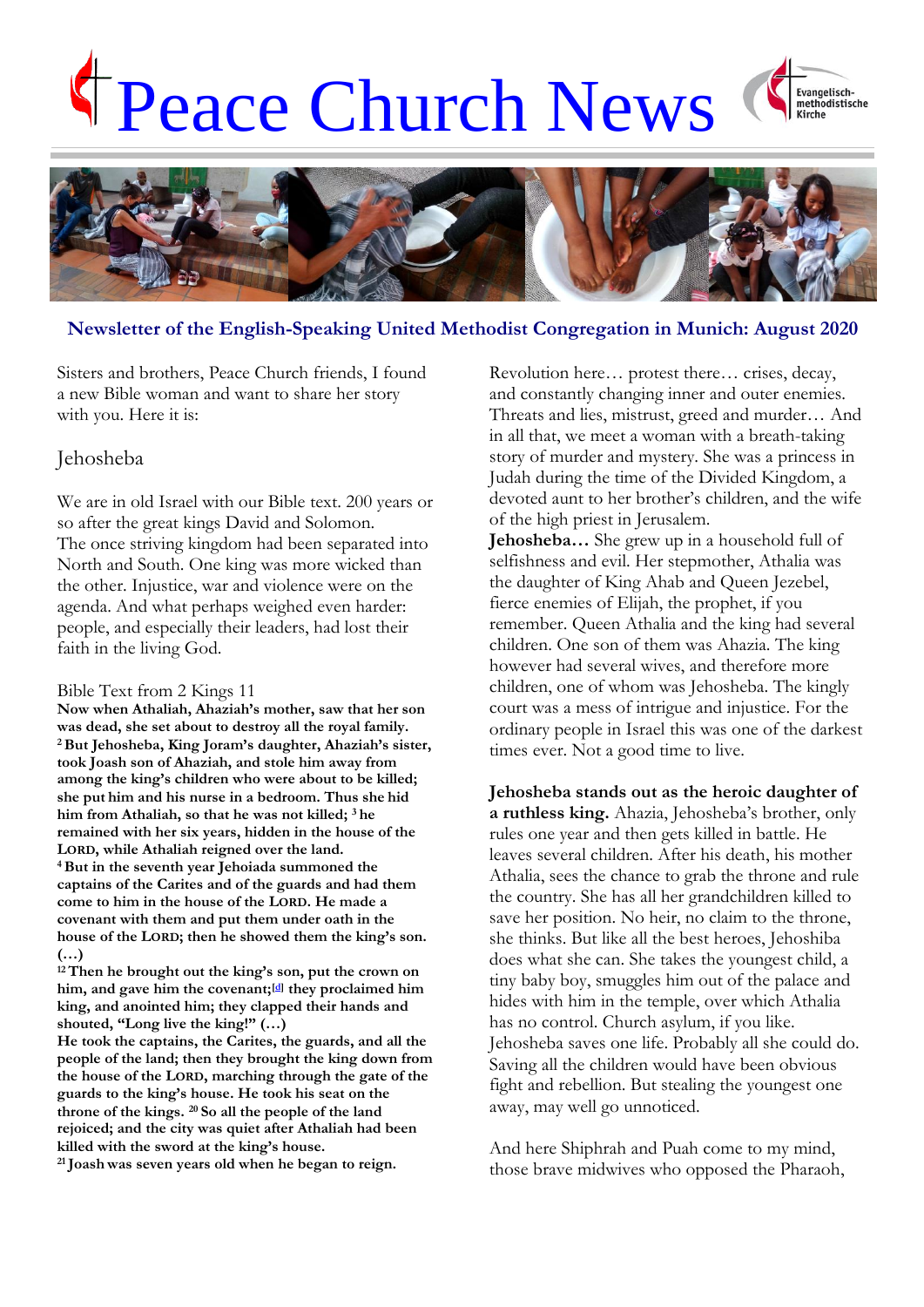when he wants them to kill all the new born baby boys of the Israelite people.

And Jochebeth comes to my mind – with smart young Miriam, who hid baby Moses in the reeds. And the Egyptian princess and her maids come to mind, as they take Moses into the Pharaoh's palace. And last but not least, the kings of the Christmas story are to be remembered. After their visit in the stable with new born Jesus, they return home on a different road. They do not let Herod know where the new king had been born. And Joseph, of course, mindful Joseph, who listens to the angel in his dream, and leads Mary and Jesus into exile in Egypt, and thus saves Jesus' life. All these courageous role models stand up and step out to save innocent children's lives!

But back to Jehosheba. We don't know the details of her saving deed. We don't know how she managed to get Joash, the little boy, - whether she had his nurse to help her. Jehosheba feared God. And she knew that the safest place for her little nephew would be the house of God, the temple in which her husband was the high priest. The Bible lets us assume that Athalia did not find out what happened. She supposed that the whole of her son's family had been killed.

Jehosheba does what she can. She gives up personal freedom and liberty to protect the baby in the bedrooms of the temple. I wonder what fears may have gone through her mind. What worries? What if Joash cried? What if Athalia's spies found out? What if the little boy grew up and wanted to move about? What about the trustworthiness of the temple people? Of her own husband, the priest? Had they been caught, had the secret been found out, no doubt, Athalia would have been merciless.

For 6 years Jehosheba kept the child Joash in the temple, teaching him about the living God. And her husband, Jehoiada, the high priest, too, may have had a positive influence on the little prince. When Joash turned 7, Jehoiada was able to organize a rebellion against Athalia and have her wiped out. Young Joash was crowned the rightful king. The high priest helped the young king reign. Instead of terror and uncertainty, the narrator reports that all the people rejoice, and that the city is quiet. Quiet after 200 years of war and violence. "Joash did what was right in the sight of the Lord, because the high priest instructed him," we read in 2 Kings 12. Jehosheba saved the life of Joash. By rescuing the little prince, she rescued the hope of Israel. She

made sure that the royal line of Kind David could be continued, as promised, and centuries later Jesus would be born… a descendant of King David. But to me today that is a side issue.

**The real point to pay attention to, is Jehosheba's courage, her fearlessness and her humanity.** With these attributes she may have influenced men and women around her, and her husband too. They all surely wanted to end Athalia's cruel reign, but did not dare to stand up against her. It took 7 years until Jehoiada and the resistance group around him saw the chance to end this dark episode in the history of Judah and initiate an overthrow.

Jehosheba teaches us to stand up for God, to be unafraid even when times are dangerous. To preserve our humanity and our faith in a loving God in the face of terror and evil. I would like to think that I would be like her, that I would stand up and step out for God's ways, that I would be brave in the face of hostility and cruel injustice. Jehosheba could not save all her nieces and nephews. She could only sneak away with little Joash.

Let's stay with this image: we too, cannot save the whole world. We can only do what we do in the places where we live and work. We can be advocates, supporters, encouragers, even rescuers, influencers, enablers.

And by the end of the day, with lots of us doing the same, save the hope of the world. **Global transformation can come about through thousands or millions of Jehoshebas doing the right thing in countless places and situations.** Enjoy this summer which is so different from the summers before, and do what is right. Yours, Pastor Christine.



# **Blessing**

May we never lose sight of the possibility of transformation and be continually surprised by people who believe in one another. Amen.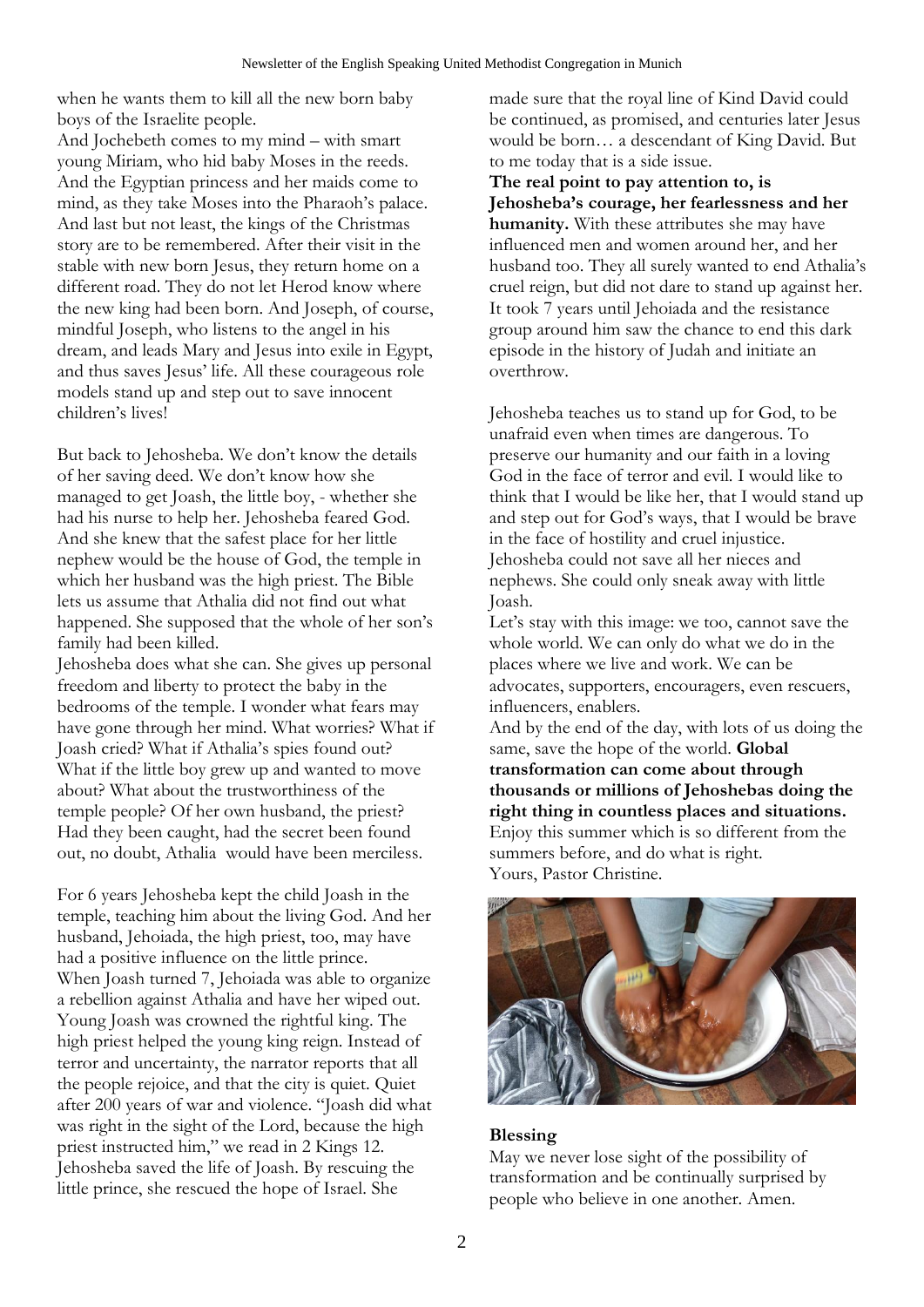# **Prayer Wall**

Dear all, the prayer wall in the church is full to overflowing. In order to be able to put up new prayer speech bubbles, I am taking prayers off every week. I would like to share some with you.



Please pray that…

…we will all meet again some day as we met before.

…the millions of displaced people in this world will find love, welcome and homes.

…we will manage to live through these strange times with nothing sure and all so uncertain. …guidance in the decision what to do after school.

…people can be happy and healthy.

- …the world will manage to stop racism.
- …old parents and relatives are safe.
- …God will keep us all in loving arms.

…the Peace Church community remains strong and healthy.

…people who are isolated & alone will find friends.



Please pray that…

…people will be able to hold their jobs. …that we will be closer together as a church family even though we are physically separated.

### Please pray that…

…there will be love, peace, healing, - no war and racism.

… the year 2020 will end better than it started. …our wonderful young people manage to make plans for the future in these uncertain times.

… God blesses Peace Church as we seek alternative ways of serving our community.



Please pray for…

…unity, freedom, equality, tolerance,

understanding & acceptance, for hope & peace & justice.

…the healing of the nations from the pandemic. …someone's friend who is sick and in hospital.

Please pray that…

…the children are happy. Pray for happiness &health of all.

…people who look for jobs and places to live will soon find what they need.

…all who are dealing with health issues will find peace & healing.

…the leaders of the nations will make wise decisions.

… the focus of family does not get lost in the daily demands and distractions.

Please pray for Theo and Vivian. Vivian gave birth to a healthy little baby boy: Theo junior. May God fill their lives with happiness and joy and hold them in loving arms.